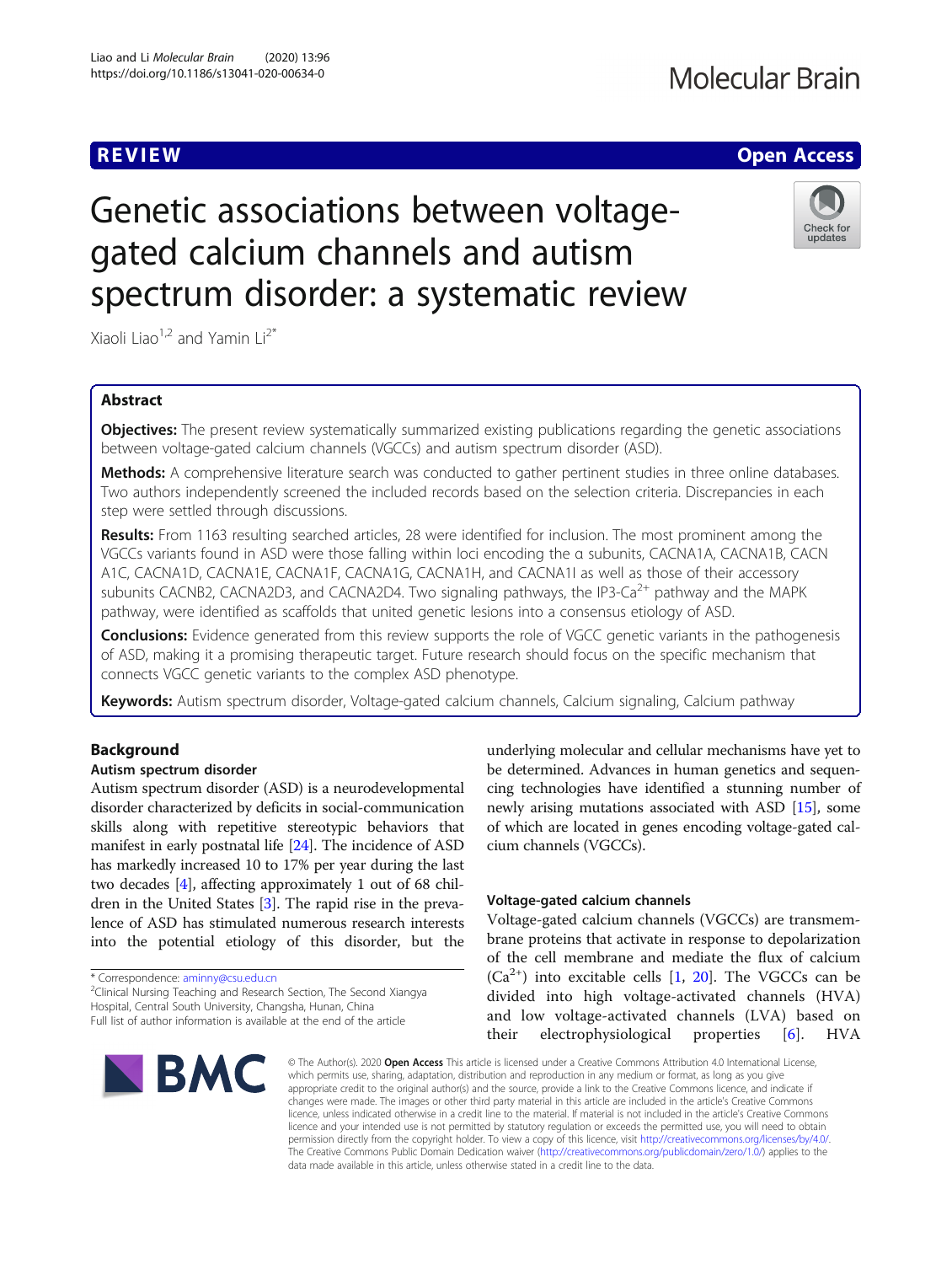channels include L-, N-, P−/Q- and R-type channels, and LVA channels are also known as T-type calcium channels [\[13](#page-8-0), [44](#page-9-0), [55\]](#page-9-0).

The L-type calcium channel is activated by a strong depolarization voltage and inactivated with a slow time course and is expressed in neurons, endocrine, cardiac, and smooth muscle [[12\]](#page-8-0). The N-, P-/Q-, and R-type calcium channels also require strong depolarization for activation and are expressed mainly in neurons [\[28\]](#page-9-0). The T-type calcium channel is opened with weak depolarization voltages and remains active for a short time and is widely expressed in various cell types [[49](#page-9-0)].

VGCCs are hetero-oligomeric proteins composed of a pore-forming α1 subunit and a group of auxiliary subunits known as  $\alpha$ 2δ and β [[14,](#page-8-0) [16](#page-9-0)]. The  $\alpha$ 1 subunit is encoded by the CACNA1x genes (CACNA1A to CACN A1I and CACNA1S), and there are 10 isoforms in the human genome [\[7,](#page-8-0) [20](#page-9-0)]. The L-type channels, including Ca<sub>v</sub>1.1, Ca<sub>v</sub>1.2, Ca<sub>v</sub>1.3, and Ca<sub>v</sub>1.4, are encoded by CACNA1S, C, D, and F, respectively  $[8]$  $[8]$ . The P/Q-, Nand R-type channels, corresponding to  $Ca<sub>v</sub>2.1$ ,  $Ca<sub>v</sub>2.2$ , and  $Ca<sub>v</sub>2.3$ , are encoded by CACNA1A, B and E, re-spectively [[8\]](#page-8-0). The T-type channels, including  $Ca<sub>v</sub>3.1$ ,  $Ca<sub>v</sub>3.2$ , and  $Ca<sub>v</sub>3.3$ , are encoded by CACNA1G, H and I, respectively [[35\]](#page-9-0). Four genes exist for the  $Ca<sub>v</sub> \alpha 2\delta$  subunits (CACNA2D1–4) and encode  $Ca<sub>v</sub>α2δ-1-4$  proteins. Four genes exist for the  $Ca<sub>v</sub>β$  subunits (CACNB1–4) and encode  $Ca_v\beta$ 1–4 proteins.

Both the  $Ca<sub>v</sub>1$  and  $Ca<sub>v</sub>2$  channels form multiprotein complexes comprising the  $Ca<sub>v</sub> \alpha$ 1 pore-forming coassembly with one of four α2δ subunits and one of four  $β$  subunits. The Ca<sub>v</sub>3 channels form functional channels using the  $\alpha$ 1 subunits alone but may also associate with other proteins. The kinetics, voltage-dependence, and pharmacological properties of the calcium channels are principally determined by the  $\alpha$ 1 subunits [\[20\]](#page-9-0). Although α1 subunits determine the main properties of the calcium channels, their functions are modified by the two auxiliary subunits. These auxiliary subunits have profound effects on the biophysical properties and mem-brane targeting of the α1 subunit [\[14,](#page-8-0) [16](#page-9-0)]. The different channel isoforms and possible combinations make for considerable potential diversity in the properties and function of the calcium channels.

#### **Objectives**

Although the association between VGCCs and ASD has been reported in both correlation studies and informative reviews, no systematic review has been conducted to comprehensively synthesize the literature to determine whether this is fully supported by the totality of all available evidence. Therefore, the present review aimed to systematically summarize existing evidence regarding

the role of VGCC genetic variants in the etiology of ASD.

# **Methods**

# Literature search

Electronic research was conducted to identify pertinent English articles examining the genetic associations between VGCCs and ASD. Three online databases, PubMed, Embase, and Web of Science, were searched using the following search terms: (ASD OR autism OR autistic disorder OR autism spectrum disorder OR Asperger syndrome OR pervasive developmental disorder) AND ( $Ca^{2+}$  channel OR  $Ca^{2+}$  signal OR  $Ca^{2+}$ pathway OR Ca<sup>2+</sup> homeostasis OR calcium channel OR calcium signal OR calcium pathway OR calcium homeostasis OR CACNA1\* OR CACNB\* OR CACNA2D\*).

A brief review of the articles was used to identify preliminary keywords. No restrictions were placed on the study location or the publication year. All authors achieved a consensus on the search strategies. References cited by all eligible citations and previous reviews were manually searched for additional relevant studies that might have been omitted.

### Study selection

The following criteria were required for articles to be eligible: focused on associations between VGCC gene variants and ASD; presented variants in the VGCC gene or reported deregulation of calcium signal; performed on human beings or human cells. Reviews, editorials and commentaries were excluded.

## Data extraction

Two authors independently extracted key information from each eligible study using a predefined abstraction form. Extracted data included first author, publication year, country setting, sample size, studied gene, identified mutation, adopted methods, and main findings.

#### Data synthesis

Study characteristics were descriptively reported and study results were qualitatively reviewed due to the considerable heterogeneities across the included studies.

# Results

### Literature search

Figure [1](#page-2-0) presented the process of literature screening. A total of 1163 records were generated from the literature search. After eliminating 269 duplicates, 894 were considered as potentially relevant for subsequent analysis. The titles and abstracts of the remaining 894 were preliminary checked by two authors, and 803 were excluded as lacking of relevance. The full-text of the leaving 91 citations were further appraised independently by two authors, and 63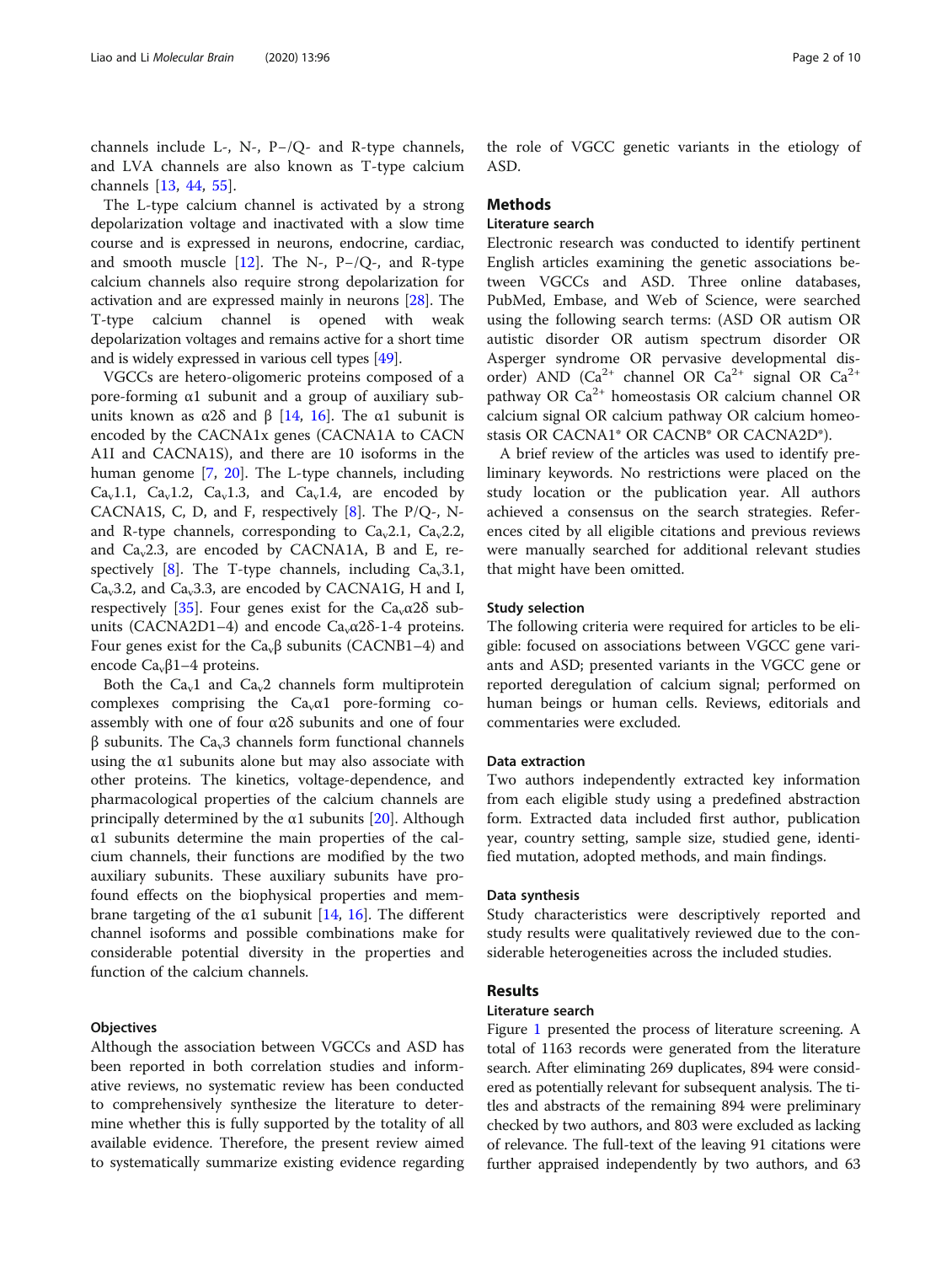<span id="page-2-0"></span>

were excluded as failing to meet the selection criteria. A final total of 28 articles were selected as source documents for this review.

# Study characteristics

Table [1](#page-3-0) summarized the key information of included studies. Animal models of psychiatric disorders are often unable to reflect typical features of human psychiatric disorders, although there is consensus on some animal correlates of clinical manifestations [\[2](#page-8-0)]. While there is an increasing number of ASD mouse models, studies regarding the role of VGCCs in the etiology of ASD are sparse [\[30](#page-9-0)]. Thus, the present review focused exclusively

on human studies regarding the genetic association between VGCCs and ASD.

These included articles were published between 2004 and 2017, and nine of them were published in the last 5 years. Several early studies contained relatively small numbers of subjects, therefore, they might not have adequate statistical power to detect true risk alleles [\[26](#page-9-0)]. These included studies mainly originated in the USA  $(n = 19)$ , followed by China, Germany, Australia and Canada ( $n =$ each 2) and New Zealand ( $n = 1$ ). A series of genetic methods has been adopted to identify VGCC genetic variants associated with ASD, the most commonly used of which included next-generation sequencing, gene network analysis, and microarrays.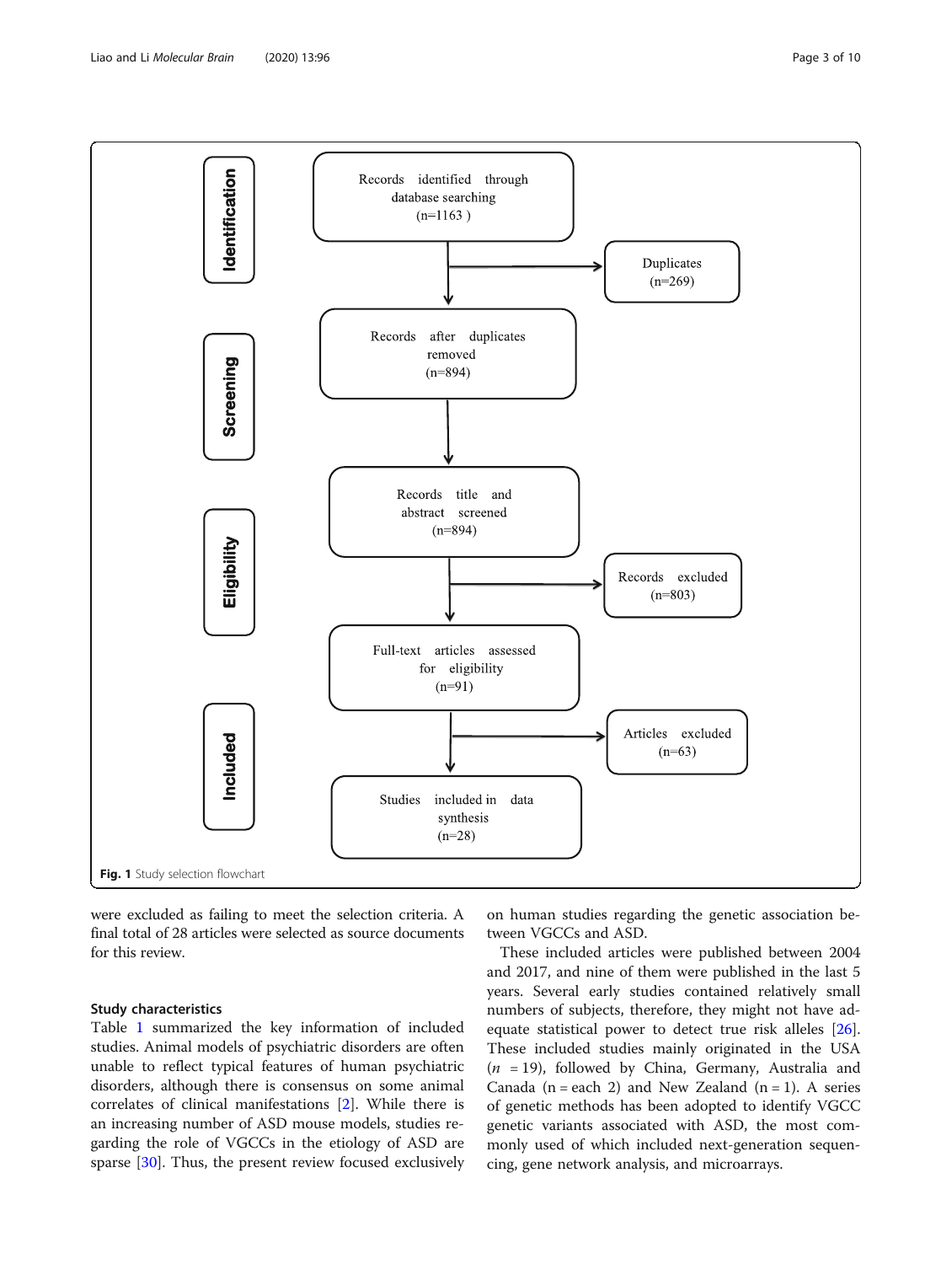<span id="page-3-0"></span>Table 1 Key information of included studies

| Reference                  | Country         | Sample                                                                                        | Gene                                      | Mutation                               | Gain/<br>loss of<br>function | Method                                                             | Main Findings                                                                                                                                                                                                                                                                                              |
|----------------------------|-----------------|-----------------------------------------------------------------------------------------------|-------------------------------------------|----------------------------------------|------------------------------|--------------------------------------------------------------------|------------------------------------------------------------------------------------------------------------------------------------------------------------------------------------------------------------------------------------------------------------------------------------------------------------|
| Damaj et al.<br>$[10]$     | Canada          | 16 individuals<br>with ASD-like<br>behavioral<br>deficits                                     | CACNA1A                                   | (1)deletion<br>$(2)$ point<br>mutation | loss-of-                     | whole genome<br>function sequencing                                | Results from sequencing revealed one CACNA1A<br>gene deletion as well as two deleterious CACN<br>A1A point mutations including one known stop-<br>gain and one new frameshift variant and a new<br>splice-site variant, which pointed to an associ-<br>ation between CACNA1A variants and ASD<br>symptoms. |
| Pinggera<br>et al .[33]    | Austria         | tsA-201 cells                                                                                 | CACNA1D                                   | de novo<br>variant                     |                              | gain-of- whole-cell<br>function patch-clamp                        | The study identified two de novo mutation,<br>p.A749G and p.G407R, in ASD subjects, both<br>demonstrated a<br>pronounced gain-of-function.                                                                                                                                                                 |
| Splawski<br>et al .[43]    | <b>USA</b>      | 461ASD<br>480controls                                                                         | CACNA1H                                   | rare<br>missense<br>variant            | lose of                      | (1) Genotypic<br>function Analyses (2)<br>DNA Sequence<br>Analyses | The study identified missense mutations in<br>CACNA1H in 6 of 461 individuals with ASD.                                                                                                                                                                                                                    |
| Splawski<br>et al .[42]    | <b>USA</b>      | 13 TS<br>13 controls                                                                          | CACNA1C                                   | de novo<br>missense<br>variant         | qain-of-                     | (1) Genotypic<br>function Analyses (2)<br><b>DNA</b><br>Sequencing | The result showed that the CACNA1C gain-of-<br>function mutation causes the diverse physio-<br>logical and developmental defects in TS.                                                                                                                                                                    |
| Li et al .[23]             | China           | 553 trios                                                                                     | CACNA1A                                   | <b>SNPs</b>                            |                              | $(1)$ SNP<br>selection<br>$(2)$ SNP<br>genotyping                  | The study identified association of rs7249246<br>and rs12609735 with ASD.                                                                                                                                                                                                                                  |
| Strom et al<br>$[45]$      | <b>USA</b>      | 284 trios                                                                                     | CACNA1G                                   | <b>SNPs</b>                            |                              | $(1)$ SNP<br>selection<br>$(2)$ SNP<br>genotyping                  | Markers within an interval containing the gene,<br>CACNA1G, were found to be associated with<br>ASD at a locally significant level.                                                                                                                                                                        |
| Smith et al<br>[41]        | <b>USA</b>      | $(1)69$ ASD<br>$(2)35$ parents<br>(3)89 CEU<br>HapMap<br>controls                             | CACNA2D4                                  | <b>CNVs</b>                            |                              | Microarray<br>analyses                                             | The study identified a rare homozygous deletion<br>in a male proband that removed one copy of<br>the CACNA2D4 calcium channel genes(12p13.33)                                                                                                                                                              |
| Pinggera<br>et al .[34]    | Germany (1)1ASD | $(2)$ tsA-201 cells                                                                           | CACNA1D                                   | de novo<br>missense<br>variant         | qain-of-                     | (1) DNA<br>function Sequencing<br>(2)whole-cell<br>patch-clamp     | The study identified a de novo missense<br>mutation in CACNA1D (V401L) in a patient with<br>ASD.                                                                                                                                                                                                           |
| Breitenkamp<br>et al $[5]$ |                 | Germany (1)155 ASD<br>$(2)$ 259 controls                                                      | CACNB <sub>2</sub>                        | rare<br>missense<br>variant            | qain-of-                     | (1) Genotypic<br>function Analyses<br>$(2)$ DNA<br>Sequencing      | The study identified three missense mutations in<br>CACNB2 gene in ASD subjects that result in a<br>decelerated inactivation of the Cav1.2 subunit                                                                                                                                                         |
| Li et al .[23]             | China           | 553 trios                                                                                     | CACNA1C                                   | <b>SNPs</b>                            |                              | $(1)$ SNP<br>selection<br>$(2)$ SNP<br>genotyping                  | The result found a nominal significant<br>association between two SNPs (rs1006737 and<br>rs4765905) in CACNA1C and ASD.                                                                                                                                                                                    |
| Lu et al .[25]             | <b>USA</b>      | 2781 trios                                                                                    | $(1)$ CACNA1C<br>(2)CACNA1G<br>(3)CACNA1I | <b>SNPs</b>                            |                              | $(1)$ SNP<br>selection<br>$(2)$ SNP<br>genotyping                  | Four SNPs in three CCGs were associated with<br>ASD. One, rs10848653, is located in CACN<br>A1C.Two others, rs198538 and rs198545, located<br>in CACN1G, and a fourth, rs5750860, located in<br>CACNA1I.                                                                                                   |
| lossifov et al<br>[21]     | <b>USA</b>      | 343 families<br>with ASD                                                                      | CACNA2D3                                  | de novo<br>variant                     |                              | <b>DNA</b><br>Sequencing                                           | The result identified a variation in CACNA2D3<br>that disrupted a splice junction associated with<br>ASD (A/G).                                                                                                                                                                                            |
| Wang et al<br>.[47]        | <b>USA</b>      | (1)780 families<br>with ASD<br>(2)1204<br>affected<br>subjects<br>(3)6491 control<br>subjects | CACNA1C                                   | <b>SNPs</b>                            |                              | genome-wide<br>SNP genotyping                                      | The result found an relationship between SNPs<br>in CACNA1C and ASD                                                                                                                                                                                                                                        |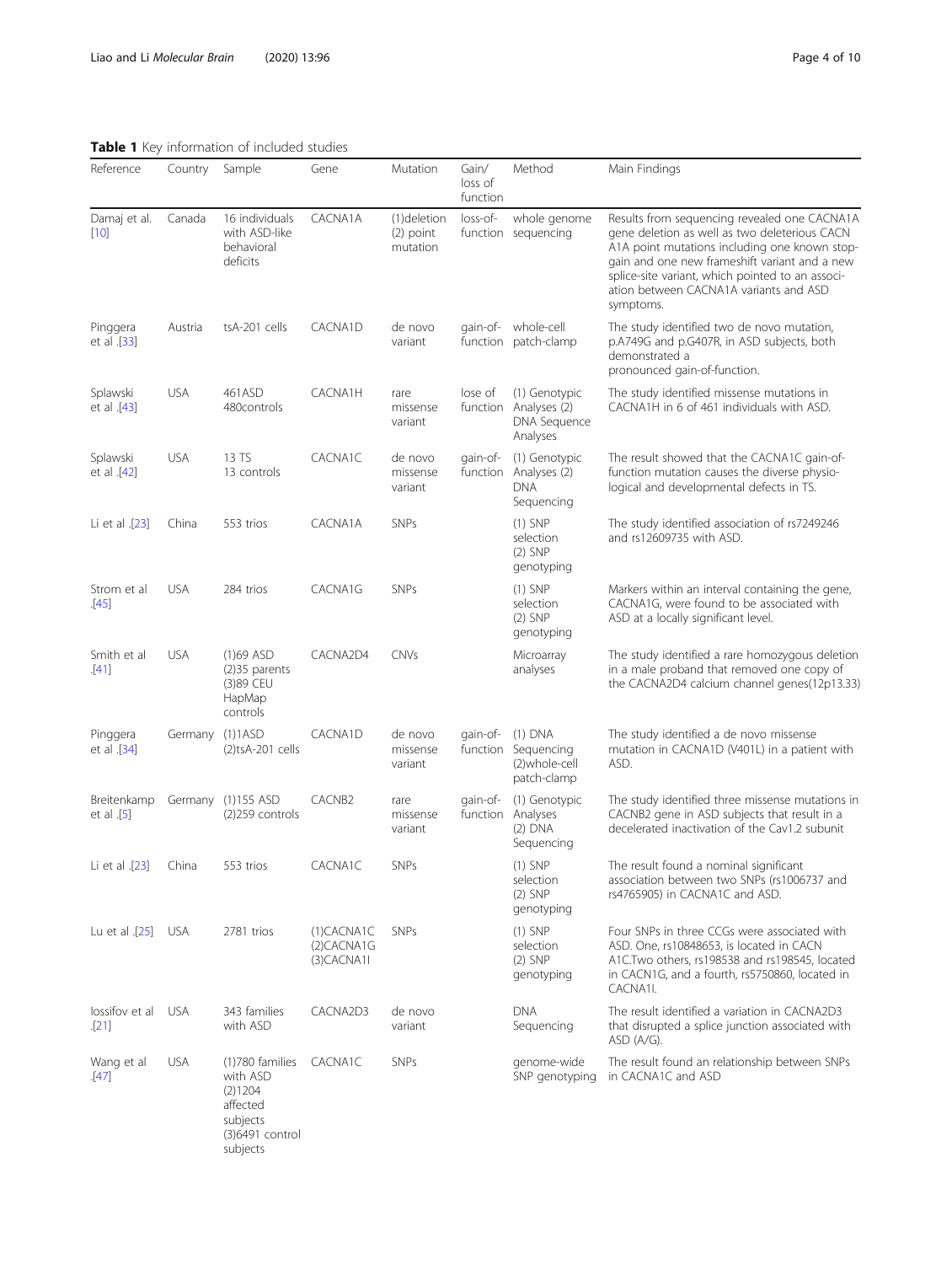# Table 1 Key information of included studies (Continued)

| Reference                         | Country        | Sample                                                                                | Gene                                     | Mutation                            | Gain/<br>loss of<br>function | Method                                                                            | Main Findings                                                                                                                                |
|-----------------------------------|----------------|---------------------------------------------------------------------------------------|------------------------------------------|-------------------------------------|------------------------------|-----------------------------------------------------------------------------------|----------------------------------------------------------------------------------------------------------------------------------------------|
| Cross-<br>Disorder<br>Group [9]   | <b>USA</b>     | (1)33,332ASD<br>(2)27,888<br>controls                                                 | (1)CACNA1C<br>$(2)$ CACNB2               | <b>SNPs</b>                         |                              | genome-wide<br>SNP genotyping                                                     | The result showed that SNPs within CACNA1C<br>and CACNB2 were associated with ASD.                                                           |
| Hemara-<br>Wahanui<br>et al .[18] | New<br>Zealand | 27<br>families with<br><b>ASD</b>                                                     | CACNA1F                                  | nucleotide<br>substitution function | qain-of-                     | $(1)$ DNA<br>Sequencing<br>(2) Functional<br>Analyses                             | The molecular genetic analyses revealed an<br>1745T CACNA1F allele in a New Zealand family,<br>some male probands also affected with ASD.    |
| Myers et al<br>[27]               | <b>USA</b>     | $(1)142$ ASD<br>$(2)143$ SCZ<br>(3) 240 controls                                      | CACNA1F                                  | rare<br>missense<br>variant         |                              | <b>DNA</b><br>Sequencing                                                          | The study found a rare causal CACNA1F variants<br>associated with ASD.                                                                       |
| Palmieri et al USA<br>[32]        |                | (1)6ASD<br>(2)6controls                                                               | $Ca2+$<br>concentration                  |                                     |                              | Fluorimetric<br>measure of Ca <sup>2+</sup>                                       | The study found a significantly higher level of<br>$Ca2+$ in ASD patients as compared to healthy<br>controls.                                |
| Schmunk<br>et al .[39]            | <b>USA</b>     | skin fibroblast<br>cultures                                                           | IP3-mediated<br>Ca <sup>2+</sup> release |                                     |                              | High-<br>throughput<br>$Ca2+$ imaging                                             | The study found a significantly reduction in IP3-<br>mediated Ca2+ release from the ER.                                                      |
| Wen et al<br>[48]                 | <b>USA</b>     | ASD genes                                                                             |                                          |                                     |                              | (1) Gene set<br>enrichment<br>analysis<br>(2) Pathway-<br>pathway<br>interactions | The results showed that the process "calcium-<br>PRC (protein kinase C)-Ras-Raf-MAPK/ERK" was a<br>major contributor to ASD pathophysiology. |
| Skafidas et al Australia<br>[40]  |                | $(1)$ Index<br>sample:2609<br><b>ASD</b><br>(2) Vlidation<br>sample:737<br><b>ASD</b> | CACNA1A                                  | <b>SNPs</b>                         |                              | Gene set<br>enrichment<br>analysis                                                | The result showed that SNPs in CACNA1A to be<br>among the top 15 SNPs contributing to the ASD<br>diagnosis                                   |
| Schmunk<br>et al .[38]            | <b>USA</b>     | skin fibroblast<br>cultures                                                           | IP3-mediated<br>Ca $2+$ release          |                                     |                              | High-<br>throughput<br>$Ca2+$ imaging                                             | The study found a significantly depressed IP3-<br>mediated Ca2+ signals in ASD.                                                              |
| O'Roak et al<br>[31]              | <b>USA</b>     | 209 trios                                                                             | (1)CACNA1D<br>(2)CACNA1E                 | <b>CNVs</b>                         |                              | Exome read-<br>depth CNV<br>analysis                                              | The result showed that rare de novo alleles of<br>CACNA1D and CACNA1E contributed to the<br>genetic etiology of ASD.                         |
| De Rubeis<br>et al .[11]          | <b>USA</b>     | $(1)$ 3871 ASD<br>(2)9937<br>controls                                                 | (1)CACNA2D3<br>(2) CACNA1D               | de novo<br>variant                  | loss of                      | Exome<br>function sequencing                                                      | The result identified two de novo CACNA2D3<br>loss of function mutations in ASD cases and<br>none in controls.                               |
| Girirajan et al USA<br>[17]       |                | $(1)$ 2588 ASD<br>(2) 580<br>controls                                                 | CACNA2D3                                 | <b>CNVs</b>                         |                              | Microarray<br>analyses                                                            | The study reported an enrichment of CACN<br>A2D3 deletion in ASD subjects compared to<br>controls                                            |
| Jiang et al.<br>$[22]$            | <b>USA</b>     | 32 families<br>with ASD                                                               | CACNA1C                                  | rare<br>missense<br>variant         |                              | Whole-genome<br>sequencin                                                         | It found a rare missense mutation in CACNA1C<br>(R1522Q) in a proband with ASD and an<br>unaffected sibling.                                 |
| Yuen et al.<br>$[51]$             | Canada         | 85 quartet<br>families<br>(parents and<br>two ASD-<br>affected<br>siblings)           | CACNB <sub>2</sub>                       | rare<br>missense<br>variant         |                              | Whole-genome<br>sequencing                                                        | It found a CACNB2 (V2D) mutation in two<br>affected siblings.                                                                                |
| Yatsenko<br>et al .[50]           | <b>USA</b>     | 20 ASD                                                                                | CACNA1B                                  | duplication                         |                              | (1) whole<br>genome<br>sequencing<br>$(2)$ custom 9q34<br>microarray              | The study found a duplication of the<br>chromosomal region 9q43.3, comprising the<br>gene CACNA1B, in 12 out of 20 patients.                 |
| Prasad et al<br>[36]              | <b>USA</b>     | (1)696<br>unrelated ASD<br>(2)1000<br>controls                                        | CACNA2D4                                 | <b>CNVs</b>                         |                              | CGH microarray                                                                    | The study identified multiple novel CNVs in ASD<br>subjects, including the loss of CACNA2D4.                                                 |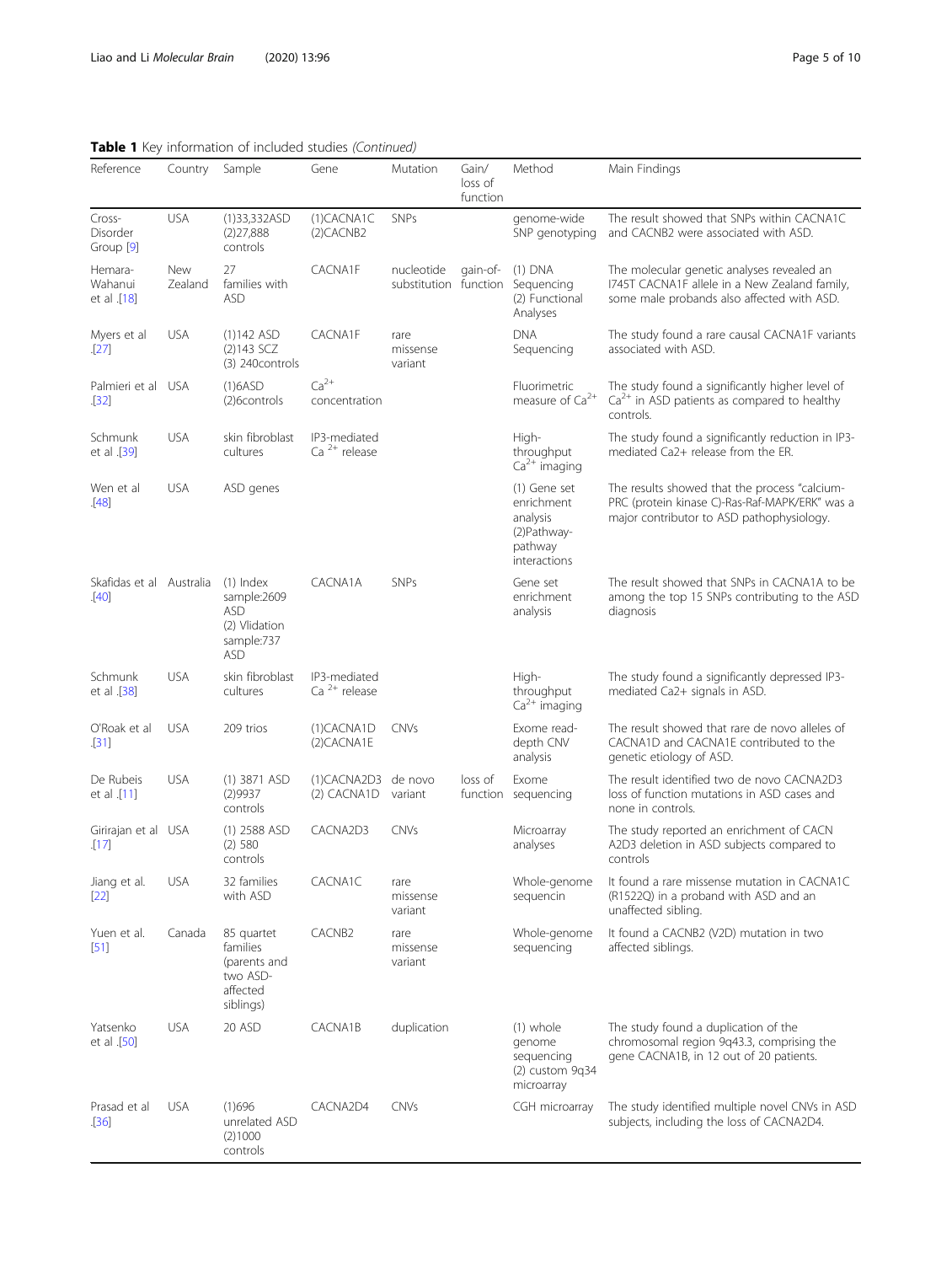The search generated a total of 18 studies regarding the genetic association between  $Ca<sub>v</sub>$  gene variants and ASD, 8 studies regarding the genetic association between auxiliary subunit gene variants and ASD, and 4 studies reported associations between calcium signaling pathways and ASD.

#### Genetic associations between  $Ca<sub>v</sub>$  genes and ASD

The search generated a total of 18 studies regarding the genetic association between  $Ca<sub>v</sub>$  gene variants and ASD. Evidence generated from this review consistently implicated the role of  $Ca<sub>v</sub>$  gene variants in the etiology of ASD.

The search yielded 3 studies that rendered CACNA1A a promising etiological candidate gene for ASD. Li et al. [[23\]](#page-9-0) examined the genetic relationship between CACN A1A and ASD in a Chinese Han population and reported an association between rs12609735 and rs7249246 in CACNA1A with ASD in a total of 553 trios, although this association would not survive after Bonferroni correction. Damaj et al. [[10\]](#page-8-0) identified 16 individuals carrying CACNA1A loss-of-function variants and presented ASD-like behavioral deficits by investigating four non-consanguineous families. The sequencing results revealed one CACNA1A gene deletion as well as two deleterious CACNA1A point mutations, including one known stop-gain and one new frameshift variant and a new splice site variant, which pointed to an association between CACNA1A variants and ASD symptoms. The study from Skafidas et al. [[40\]](#page-9-0) generated a predictive genetic classifier based on a linear function of 237 SNPs that distinguished ASD from controls and found that a SNP (rs10409541) in CACNA1A was among the top 15 most contributory SNPs for ASD diagnosis prediction.

The search returned only one study regarding the role of CACNA1B variants in the etiology of ASD. Yatsenko et al. [\[50\]](#page-9-0) analyzed 20 patients with copy number gains involving the subtelomeric 9q34 region and reported a monogenic duplication of the CACNA1B gene in 12 out of 20 patients with a phenotype including ASD.

The search generated 7 studies that implicated CACN A1C as a susceptibility gene for ASD. The Cross-Disorder Group of the Psychiatric Genomics Consortium [[9\]](#page-8-0) compiled data on five major psychiatric disorders in a large genome-wide meta-analysis with 33, 332 cases and 27,888 controls, rendering SNPs in CACN A1C a promising etiological candidate gene for five major psychiatric disorders, including ASD. Wang et al. [[47\]](#page-9-0) reported findings from a genetic analysis in a large number of ASD cases, which provided suggestive evidence of a relationship between SNPs in CACNA1C and ASD. The study of Splawski et al. [[42](#page-9-0)] described the phenotypic characterization of Timothy syndrome (TS) and identified two analogous mutations, p.G406R and p.G402S in CACNA1C, which led to significantly impaired current inactivation of the  $Ca<sub>v</sub>1.2$  splice form, raised the possibility that the ASD phenotypes associated with TS may result from the CACNA1C gain-offunction mutation. Smith et al. [[41](#page-9-0)] conducted a detailed microarray analysis of 69 ASD probands and 35 parents and identified a rare homozygous deletion in a male proband that removed one copy of the CACNA1C calcium channel genes (12p13.33). Li et al.  $[23]$  $[23]$  examined the relationship between CACNA1C variants and ASD in 553 nuclear families of Chinese Han ancestry and found a nominal significant association between two SNPs (rs1006737 and rs4765905) in CACNA1C and ASD, suggesting that CACNA1C might play a role in the genetic etiology of ASD. A whole-genome sequencing study from Jiang et al. [\[22](#page-9-0)], who examined rare inherited genetic variants in 32 families with ASD, identified a rare missense mutation in CACNA1C in a proband with ASD and an unaffected sibling; therefore, it was unclear whether the mutation in CACNA1C was causative of ASD in this family. A genome-wide association study from Lu et al. [[25](#page-9-0)] examined the potential role of VGCC variants in the etiology of ASD, rendering SNPs in CACNA1C a predisposing risk factor contributing to ASD.

Evidence from 4 studies proposed the role of CACN A1D variants in the genetic etiology of ASD. Pinggera et al. [[33\]](#page-9-0) functionally expressed two de novo mutations, p.A749G and p.G407R, in CACNA1D in tsA-201 cells to study their functional consequences using whole-cell patch-clamp analysis. The novel functional data strongly argued for an important role of CACNA1D gain-offunction mutations in the pathophysiology of ASD. Pinggera et al. [[34\]](#page-9-0) reported a de novo missense mutation in CACNA1D in a patient with ASD and examined the function of this mutation using whole-cell patch-clamp analysis, strengthening the evidence for CACNA1D gain-of-function mutations in the pathophysiology of ASD. O'Roak et al. [[31\]](#page-9-0) sequenced the exomes of 209 parent-child trios and identified rare de novo alleles of CACNA1D as top de novo risk mutations for ASD. De Rubeis et al. [[11\]](#page-8-0) conducted the largest ASD WES study to date to identify rare coding variants in 3871 ASD subjects and 9937 controls and identified five mutations located in CACNA1D, including G407R and A749G, in ASD subjects.

The search yielded only one study regarding the role of CACNA1E variants in the etiology of ASD. The study by O'Roak et al. [\[31](#page-9-0)] sequenced the exomes of 209 parent-child trios and identified de novo mutations in CACNA1E that contributed to the genetic etiology of ASD.

Two studies reported the potential role of CACNA1F variants in the etiology of ASD. Myers et al. [[27](#page-9-0)]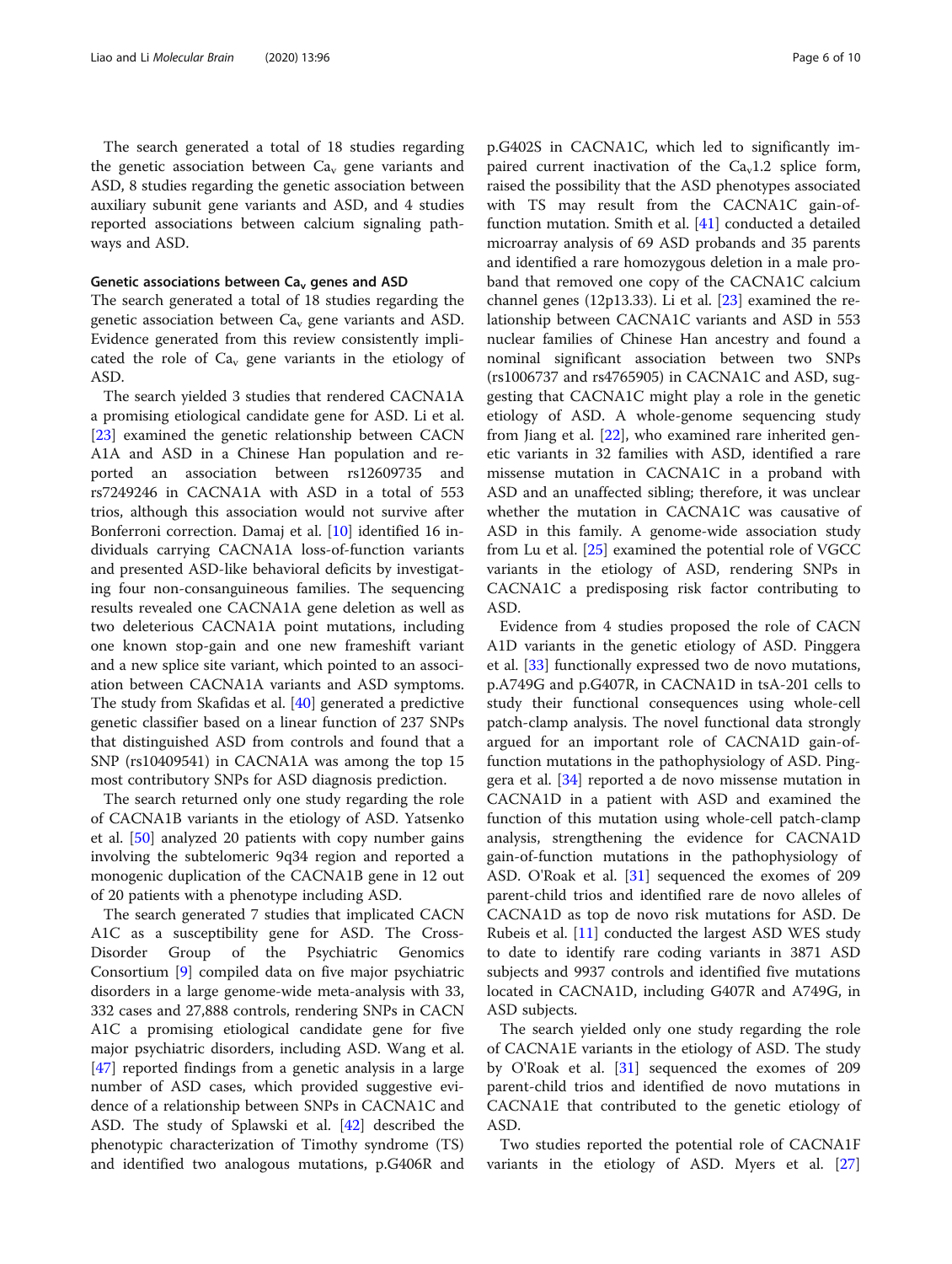presented results from a large-sample resequencing study of candidate genes coupled with population genetics to identify rare variants associated with ASD and found a significant excess of rare missense CACNA1F variants in the cohort of ASD patients. The study of Hemara-Wahanui et al. [[18\]](#page-9-0) identified a CACNA1F mutation in a family with inherited night blindness, with some of the male members being affected with ASD. The mutation significantly affected the gating properties of the  $Ca<sub>v</sub>$  1.4 channel when exogenously expressed in tsA-201 cells, indicating that the molecular mechanism of the pathology was likely to involve a gain, rather than loss, of  $Ca<sub>v</sub>$  1.4 channel function.

The search yielded 2 studies examining the association between CACNA1G variants and ASD. Strom et al. [[45](#page-9-0)] examined the association between variants in the chromosomal interval 17q11-q21 and ASD in 284 independent trios and identified the calcium channel subunit gene CACNA1G as a novel candidate gene for ASD. Lu et al. [\[25\]](#page-9-0) examined the potential role of calcium channel genes in ASD by focusing on 10 genes that encode α 1 subunits in a cohort of 2781 parent/affected child trios and identified SNPs in CACNA1G as predisposing risk factors contributing to ASD.

The search returned one study regarding the role of CACNA1H variants in the genetic etiology of ASD. Splawski et al. [[43](#page-9-0)] examined the role of calcium channel gene mutations in the pathogenesis of ASD and identified missense mutations in CACNA1H in 6 of 461 subjects with ASD that resulted in decreased activity of the  $Ca<sub>v</sub>3.2$  channel, implicating the role of CACNA1H lossof-function mutations in the development of ASD. However, some of the mutations were also present in unaffected family members, indicating that the mutations were not fully penetrant.

The search yielded only one study regarding the role of CACNA1I variants in the development of ASD. Lu et al. [\[25](#page-9-0)] examined the role of VGCC variants in the development of ASD by focusing on 10 genes that encode α1 subunits and identified SNPs in CACNA1I as genetic risks for ASD.

# Genetic associations between auxiliary subunit genes and ASD

Given that the auxiliary subunits  $Ca<sub>v</sub>α2δ$  and  $Ca<sub>v</sub>β$  have profound effects on the biophysical properties and membrane targeting of the  $Ca<sub>v</sub>α1$  subunit, genes encoding these subunits may also be linked to ASD. The search generated a total of 8 studies regarding the genetic association between auxiliary subunit gene variants and ASD. Existing evidence suggests that variants in the gene encode the auxiliary subunits  $Ca<sub>v</sub>a2\delta$  and  $Ca<sub>v</sub>\beta$ , which also contribute to the pathogenesis of ASD.

The search yielded 3 studies that reported an association between CACNB2 variants and ASD. Breitenkamp et al. [[5\]](#page-8-0) sequenced the exons and flanking introns of CACNB2 in 155 ASD subjects and 259 unaffected controls and identified three missense variants in the coding region of CACNB2 (G167S, S197F, and F240L) in ASD probands that resulted in decelerated inactivation of the  $Ca<sub>v</sub>1.2$  subunit, supporting the role of CACNB2 gain-offunction mutations in the pathophysiology of ASD. In line with these results, a study from the Psychiatric Genomics Consortium (2013), which analyzed genome-wide single-nucleotide polymorphism (SNP) data for the five disorders, identified CACNB2 as a risk locus for these five major psychiatric disorders, including ASD. An exome sequencing study by Yuen et al. [\[51\]](#page-9-0) investigating 85 quartet families in which two siblings were affected with ASD to identify ASD-related gene variants found a CACNB2 (V2D) mutation in two affected siblings.

The search generated 3 studies regarding the role of CACNA2D3 variants in the development of ASD. Iossifov et al. [[21\]](#page-9-0) reported on the sequence analysis of whole exomes from 343 families, each with a single ASD child and at least one unaffected sibling. The results from exome sequencing showed an excess of de novo splice site mutations in CACNA2D3, one of many identified genedisrupting mutations, in ASD subjects compared to unaffected siblings. De Rubeis et al. [\[11](#page-8-0)] identified rare coding variants in 3871 ASD subjects and 9937 ancestry-matched or parental controls and implicated CACNA2D3 as a risk gene following the identification of two de novo loss-of-function mutations in cases and none in controls. A copy number variation (CNV) study from Girirajan et al. [\[17\]](#page-9-0), who comprehensively characterized recurrent CNVs for both large and putative smaller hotspots in 2588 ASD subjects and 580 controls, reported an enrichment of CACNA2D3 deletion in ASD subjects compared to controls.

The search returned 2 studies regarding the association between CACNA2D4 variants and ASD. Smith et al. [[41\]](#page-9-0) conducted a detailed microarray analysis of 69 ASD probands and 35 parents and identified a rare homozygous deletion in a male proband that removed one copy of the CACNA2D4 calcium channel genes  $(12p13.33)$ . Prasad et al.  $[36]$  examined de novo copy number variations (CNVs) through combined analysis of CGH and SNP array data sets in a cohort of 696 unrelated ASD subjects and 1000 controls. The highresolution CGH data identified multiple novel CNVs in ASD subjects, including the loss of CACNA2D4.

# Associations between calcium signaling pathways and ASD

The genetic contributions of VGCC variants to the pathogenesis of ASD may arise from functional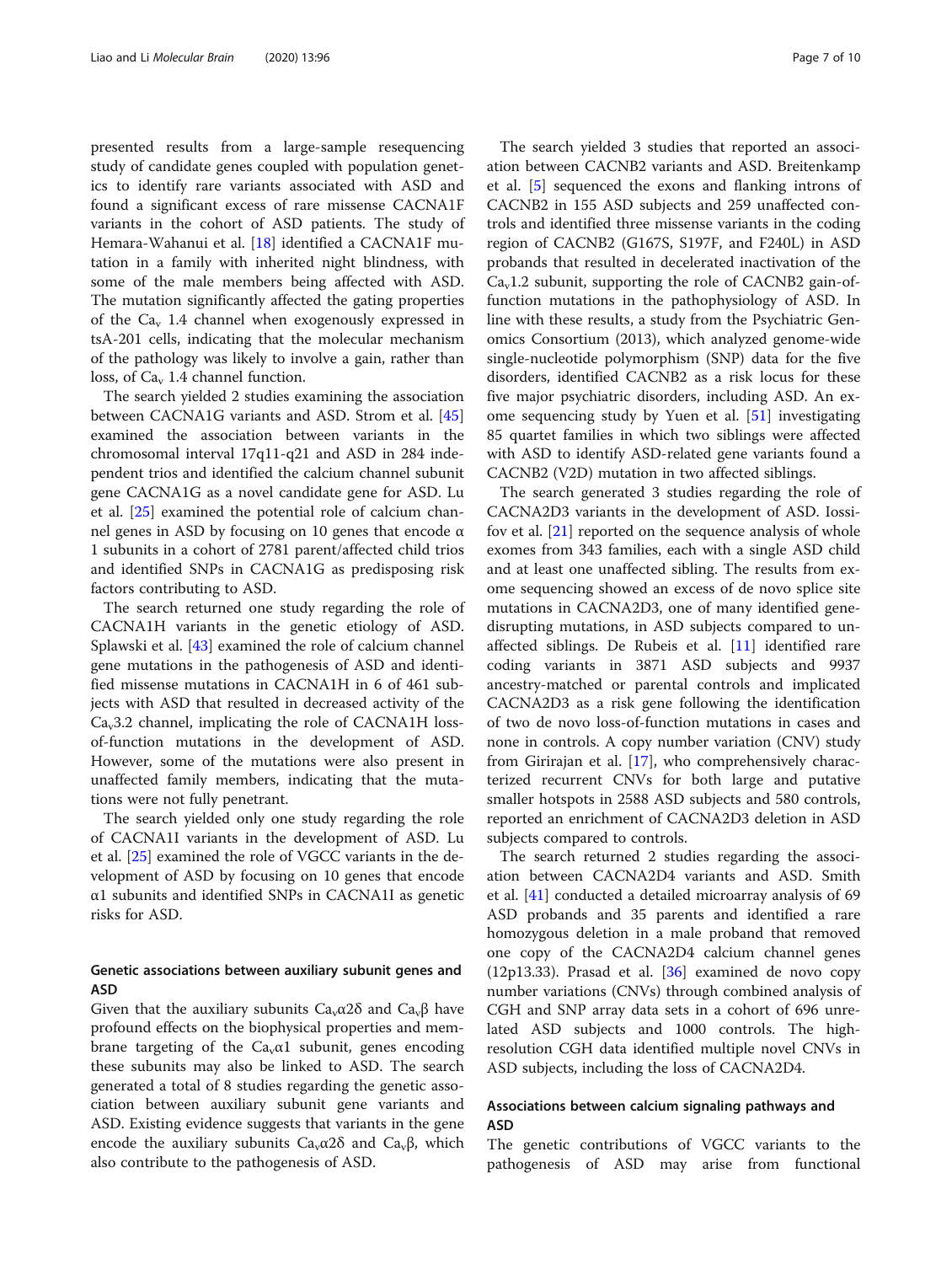disturbances in a variety of signaling cascades in which these genes are involved, since it is the combination of these factors that ultimately shapes the phenotype. Calcium signaling pathways may serve as scaffolds that unite genetic lesions into a consensus etiology of ASD. Identification of variants in calcium channel genes led to the discovery of molecular signaling pathways involved in ASD, including the IP3- $Ca^{2+}$  pathway and the MAPK pathway, providing further insights into the etiology of ASD.

The inositol triphosphate receptor (IP3R) forms a calcium-permeable ion channel located in the membrane of the endoplasmic reticulum (ER) [[29\]](#page-9-0). The IP3 pathway changes intracellular  $Ca^{2+}$  concentration by releasing calcium stored in the ER, which is critical for synaptic plasticity, neuronal excitability, neurotransmitter release, and axonal growth, demonstrating the central integration position of IP3R in neurons [[19,](#page-9-0) [46](#page-9-0)]. Suppressed IP3-mediated calcium signaling has been linked to ASD etiology in two studies. Schmunk et al. [\[38\]](#page-9-0) evaluated functional deficits in IP3-mediated  $Ca<sup>2+</sup>$  signaling from three monogenic models of ASD and identified significantly depressed IP3-mediated  $Ca^{2+}$  signals in ASD. Schmunk et al. [\[39](#page-9-0)] further extended these findings to a cohort of sporadic ASD patients and reported a significant reduction in IP3-mediated  $Ca^{2+}$  release from the ER. Recent research has implicated the abnormal MAPK pathway as a possible molecular mechanism of ASD. Wen et al. [[48](#page-9-0)] performed a systematic analysis of the ASD pathway network and reported a high level of involvement of the MAPK signaling pathway together with calcium channel genes in the ASD pathway network. One study proposed a role of abnormal calcium homeostasis in the etiology of ASD. Palmieri et al. [\[32](#page-9-0)] examined the  $Ca^{2+}$  concentrations in the postmortem temporocortical gray matter of six matched patientcontrol pairs and reported a significantly higher level of  $Ca<sup>2+</sup>$  in ASD patients than in healthy controls, supporting the involvement of altered  $Ca^{2+}$  homeostasis in the etiological pathway of ASD.

# **Discussion**

The identification of VGCC genetic variants as risk factors for ASD may not only be extracted from the ability of calcium channels to mediate  $Ca^{2+}$  into neurons, which can trigger many calcium-modulated functions, but also derive from the role of calcium channels as signaling hubs, which can link together different cellular signaling pathways.

The present review summarized recent works regarding the genetic association between VGCCs and ASD. The most prominent VGCC variants found in ASD were those falling within loci encoding the  $\alpha$  subunits CACNA1A, CACNA1B, CACNA1C, CACN A1D, CACNA1E, CACNA1F, CACNA1G, CACNA1H, and CACNA1I as well as those of their accessory subunits CACNB2, CACNA2D3, and CACNA2D4. Two signaling pathways, the IP3-Ca<sup>2+</sup> pathway and the MAPK pathway, were identified as scaffolds that united genetic lesions into a consensus etiology of ASD.

Structure-function analyses involving the introduction of gene variants into cloned VGCCs have provided important clues concerning gain-of-function and loss-of-function properties of these calcium channels. Variants located in CACNA1C, CACNA1D, CACNA1F and CACNB2 cause gain of function by preventing voltage-dependent inactivation of  $Ca<sub>v</sub>1.2$ , Ca<sub>v</sub>1.3, Ca<sub>v</sub>1.4, and Ca<sub>v</sub> $\beta$ 2, leading to excessive influx of Ca2+. Variants located in CACNA1A and CACN A1H turned out to rather cause loss of function in  $Ca<sub>v</sub>2.1$  and  $Ca<sub>v</sub>3.2$  due to reduced conductance and shifted voltage dependence of activation, resulting in decreased channel activity. It is difficult to form a clear consensus concerning gain or loss of function of the VGCC variants associated with ASD, which forms the basis of this review. It is conceivable that dysregulation of these calcium channels in either direction could result in functional and developmental abnormalities considering the requirement for precise regulation of internal  $Ca^{2+}$  concentrations for normal cell signaling and gene transcription during development.

Cytosolic calcium signals originate from either the influx of extracellular  $Ca^{2+}$  or the release of intracellular  $Ca<sup>2+</sup>$  stored in the ER. The mitochondria actively communicate with the ER calcium signaling apparatus in the generation of rapid calcium signals, forming a bidirectional link between energy metabolism and transmitted cellular signals. The interaction of ER-mitochondria in the control of calcium homeostasis implies that calcium signaling may serve as a scaffold that integrates VGCC genetic lesions and organelle dysfunction, including the ER and mitochondria, into a consensus pathophysiology of ASD.

Given the consistent evidence generated from this review supporting the role of VGCC genetic variants in the pathophysiology of ASD, it is worthwhile to consider targeting Ca<sub>v</sub> $\alpha$ 1, Ca<sub>v</sub> $\alpha$ 2 $\delta$ , and Ca<sub>v</sub> $\beta$  subunits as a potential therapeutic strategy to treat this disorder. Despite the existence of several drugs targeting Ca<sub>v</sub> $\alpha$ 1 and Ca<sub>v</sub> $\alpha$ 2 $\delta$  subunits, they are mainly used in the treatment of stroke, epilepsy, and cardiovascular disease [[52\]](#page-9-0). Lamotrigine, a drug that blocks  $Ca_v2.3$ channels, has been used to treat bipolar disorder (BD) [[37\]](#page-9-0). Z160, a drug that blocks the  $Ca<sub>v</sub>2.2$  channel, has shown some promise in treating anxiety [\[53](#page-9-0)]. Calcium channel blockers are promising for the treatment of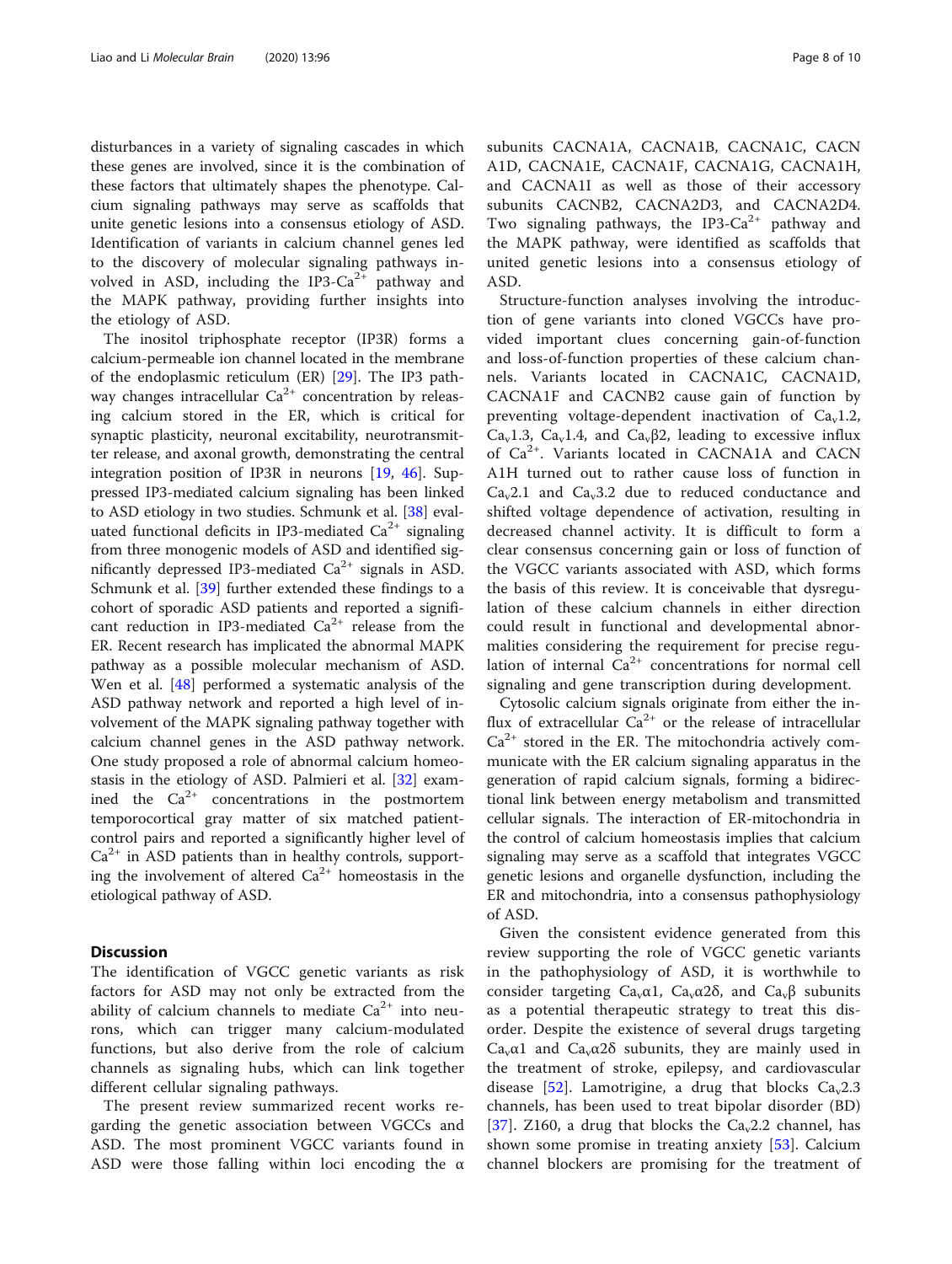<span id="page-8-0"></span>ASD, but gain-of-function mutations are in many cases less sensitive to blocking because of the loss of inactivation [[20,](#page-9-0) [42\]](#page-9-0).

# Conclusion

Findings generated from this review proposed that the genetic component of ASD may involve a combination of multiple common alleles in the VGCC gene, represented by SNPs, each with a relatively small impact, together with a few rare alleles in the VGCC gene, represented by CNVs and deleterious mutations, which might produce a relatively large increased risk. The phenotype of ASD may be conferred by the sum of genetic risks with regard to both rare and common alleles in the VGCC gene together with risks from environmental stimuli.

Given the consistent evidence generated from this review supporting A total of 1163 records were generated from the initial search of these three databases. After eliminating 269 duplicates, 894 articles considered as potentially relevant for subsequent analysis. The titles and abstracts of all non-duplicated papers were preliminary checked by two authors, 803 articles were excluded as lacking of relevance. The full-text of the leaving 91 citations were further appraised independently for eligibility by two authors, 63 articles were excluded as failing to meet the selection criteria. A final total of 28 articles were selected as source documents for this review. Genetic variants in the pathophysiology of ASD, it is of great value to examine whether existing FDA-approved drugs modulate  $Ca^{2+}$  signaling function in the treatment of ASD. Although these findings have confirmed the genetic associations between VGCCs and ASD, the underlying mechanisms by which these variants produce the ASD phenotypes have not been characterized. Existing evidence implicated  $Ca^{2+}$  signaling as the most relevant node of an integrative network model for geneenvironment interactions in the ASD context [\[54](#page-9-0)]. Further studies should shift attention from the role of individual variants to the compounded impacts of different variants as they interact with other genes and the environment.

#### Abbreviations

ASD: Autism Spectrum Disorder; VGCCs: Voltage-Gated Calcium Channels; HVA: High voltage-activated channels (HVA); LVA: Low voltage-activated channels; SNPs: Single nucleotide polymorphisms; IP3R: Inositol triphosphate receptor; ER: Endoplasmic reticulum; VDI: Voltage- dependent inactivation; CDI: Calcium-dependent inactivation; BD: Bipolar Disorder; CNVs: Copy number variations

#### Acknowledgements

This research did not receive any specific grant from agencies in the public, commercial, or not-for-profit sectors.

#### Statement of interest

All authors of this paper declare that there is no conflict of interest related to the content of this manuscript.

#### Authors' contributions

All authors have read and agree to the published version of the manuscript. Xiaoli Liao conceived the manuscript idea, searched database, identified eligible studies, extracted data, drafted the manuscript, and critically reviewed the manuscript. Yamin Li conceived the manuscript idea, identified eligible studies, extracted data, responsible for funding acquisition, and critically reviewed the manuscript.

#### Funding

The research was funded by the National Natural Science Foundation of China (No: 81873806) and the National Natural Science Foundation of Hunan Province (No. 2019JJ40437).

#### Availability of data and materials

Not applicable

Ethics approval and consent to participate Not applicable.

# Consent for publication

Not applicable.

#### Competing interests

The authors declare that they have no competing interests.

#### Author details

<sup>1</sup>Xiangya Nursing School, Central South University, Changsha, Hunan, China <sup>2</sup>Clinical Nursing Teaching and Research Section, The Second Xiangya Hospital, Central South University, Changsha, Hunan, China.

### Received: 29 January 2020 Accepted: 9 June 2020 Published online: 22 June 2020

#### References

- 1. Andrade A, Brennecke A, Mallat S, et al. Genetic Associations between Voltage-Gated Calcium Channels and Psychiatric Disorders. Int J Mol Sci. 2019;20(14):3537–46.
- 2. Arguello PA, Gogos JA. Modeling madness in mice: one piece at a time. Neuron. 2006;52(1):179–96.
- 3. Baio J. Prevalence of autism spectrum disorder among children aged 8 years-autism and developmental disabilities monitoring network, 11 sites, United States, 2010. Morb Mortal Wkly Rep. 2014;63:1–2.
- 4. Blumberg SJ, Bramlett MD, Kogan MD, et al. Changes in prevalence of parent-reported autism Spectrum disorder in school-aged US children: 2007 to 2011-2012. Natl Center Health Stat Rep. 2013;65:1–11.
- 5. Breitenkamp AFS, Matthes J, Nass RD, et al. Rare mutations of CACNB2 found in autism spectrum disease-affected families alter calcium channel function. PLoS One. 2014;9(4):e95579.
- 6. Catterall WA. Structure and regulation of voltage-gated  $Ca^{2+}$  channels. Annu Rev Cell Dev Biol. 2000;16:521–55.
- 7. Catterall WA, Striessnig J, Snutch TP, et al. International Union of Pharmacology. XL Compendium of voltage-gated ion channels: calcium channels. Pharmacol Rev. 2003;55:579–81.
- 8. Catterall WA, Perez-Reyes E, Snutch TP, et al. International Union of Pharmacology. XLVIII Nomenclature and structure-function relationships of voltage-gated calcium channels. Pharmacol Rev. 2005;57:411–25.
- 9. Cross-Disorder Group of the Psychiatric Genomics Consortium. Identification of risk loci with shared effects on five major psychiatric disorders: a genome-wide analysis. Lancet. 2013;381(9875):1371–9.
- 10. Damaj L, Lupien-Meilleur A, Lortie A, et al. CACNA1A haploinsufficiency causes cognitive impairment, autism and epileptic encephalopathy with mild cerebellar symptoms. Eur J Hum Genet. 2015;23(11):1505.
- 11. De Rubeis S, He X, Goldberg AP, et al. Synaptic, transcriptional and chromatin genes disrupted in autism. Nature. 2014;515(7526):209–15.
- 12. Dolmetsch RE, Pajvani U, Fife K, et al. Signaling to the nucleus by an L-type calcium channel-calmodulin complex through the MAP kinase pathway. Science. 2001;294(5541):333–9.
- 13. Dolphin AC. A short history of voltage-gated calcium channels. Br J Pharmacol. 2006;147(Suppl 1):S56–62.
- 14. Dolphin AC. Calcium channel diversity: multiple roles of calcium channel subunits. Curr Opin Neurobiol. 2009;19:237–44.